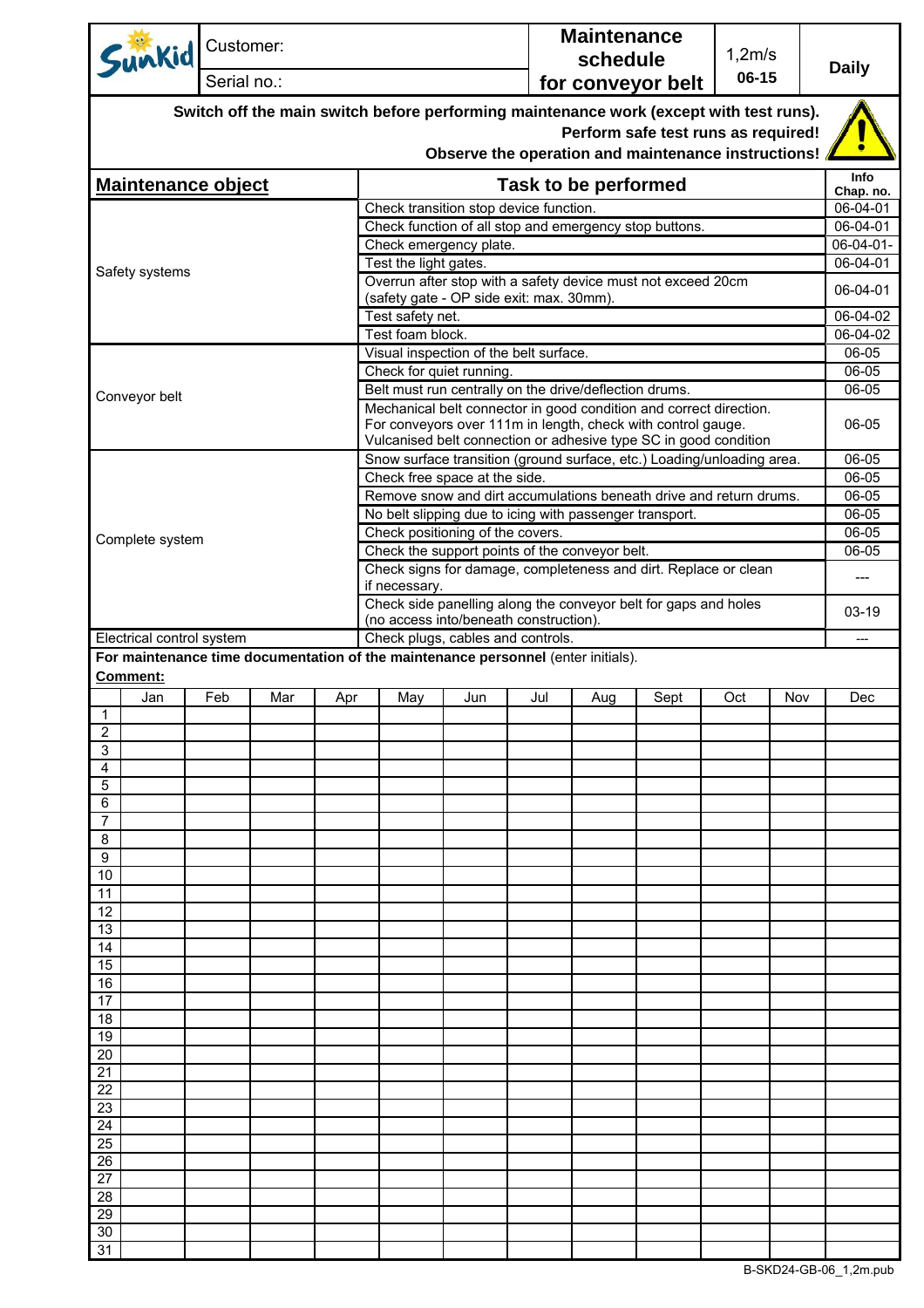|                                                                                                                                                                                      | Customer: |                                                                                                                |     |                                                                     |     |     | <b>Maintenance</b><br>schedule |      |                       | 1,2m/s |                |  |
|--------------------------------------------------------------------------------------------------------------------------------------------------------------------------------------|-----------|----------------------------------------------------------------------------------------------------------------|-----|---------------------------------------------------------------------|-----|-----|--------------------------------|------|-----------------------|--------|----------------|--|
| Sunkid                                                                                                                                                                               |           | Serial no.:                                                                                                    |     |                                                                     |     |     | for conveyor belt              |      |                       | 06-16  | <b>Monthly</b> |  |
| Switch off the main switch before performing maintenance work (except with test runs).<br>Perform safe test runs as required!<br>Observe the operation and maintenance instructions! |           |                                                                                                                |     |                                                                     |     |     |                                |      |                       |        |                |  |
| <b>Maintenance object</b>                                                                                                                                                            |           | Task to be performed                                                                                           |     |                                                                     |     |     |                                |      |                       |        |                |  |
| Safety systems                                                                                                                                                                       |           | Test backstop device (if fitted).                                                                              |     |                                                                     |     |     |                                |      | Chap. no.<br>06-04-01 |        |                |  |
| Emergency stop devices                                                                                                                                                               |           |                                                                                                                |     | Check all safety equipment.                                         |     |     |                                |      |                       |        |                |  |
|                                                                                                                                                                                      |           |                                                                                                                |     | Check belt tension.                                                 |     |     |                                |      |                       |        | $03-16$        |  |
|                                                                                                                                                                                      |           |                                                                                                                |     | Lubricate tension guide and screws.                                 |     |     |                                |      |                       |        |                |  |
| Drive system                                                                                                                                                                         |           |                                                                                                                |     | With reinforced bearing: visual inspection for grease leakage.      |     |     |                                |      |                       |        |                |  |
|                                                                                                                                                                                      |           | Grease bearings (with the exception of reinforced bearings)<br>with grease nipple (every 200 operating hours). |     |                                                                     |     |     |                                |      |                       |        |                |  |
|                                                                                                                                                                                      |           |                                                                                                                |     | Test functionality of the light gates.                              |     |     |                                |      |                       |        |                |  |
| Conveyor belt                                                                                                                                                                        |           | Check the tensioning device with the return station belt tension,<br>re-tension if necessary.                  |     |                                                                     |     |     |                                |      |                       |        |                |  |
|                                                                                                                                                                                      |           |                                                                                                                |     | Visual inspection for wear (traces of wear, friction points, etc.). |     |     |                                |      |                       |        |                |  |
| Return unit                                                                                                                                                                          |           | OP snow plough: with the formation of sharp edges $\rightarrow$ grind away.                                    |     |                                                                     |     |     |                                |      |                       |        |                |  |
|                                                                                                                                                                                      |           |                                                                                                                |     | Extraordinary cleaning of moving parts.                             |     |     |                                |      |                       |        |                |  |
|                                                                                                                                                                                      |           | Check the general condition (rust, worn/protruding parts,<br>protruding fabric, sharp edges).                  |     |                                                                     |     |     |                                |      |                       |        |                |  |
| Complete system                                                                                                                                                                      |           | Check plastic parts for wear.                                                                                  |     |                                                                     |     |     |                                |      |                       |        |                |  |
|                                                                                                                                                                                      |           |                                                                                                                |     | Check for loose screws.                                             |     |     |                                |      |                       |        |                |  |
|                                                                                                                                                                                      |           |                                                                                                                |     | Check the functions of the system during a test run.                |     |     |                                |      |                       |        |                |  |
| For maintenance time documentation of the maintenance personnel (enter initials).                                                                                                    |           |                                                                                                                |     |                                                                     |     |     |                                |      |                       |        |                |  |
| Jan                                                                                                                                                                                  | Feb       | Mar                                                                                                            | Apr | May                                                                 | Jun | Jul | Aug                            | Sept | Oct                   | Nov    | Dec            |  |
| Date:                                                                                                                                                                                |           |                                                                                                                |     |                                                                     |     |     |                                |      |                       |        |                |  |
| Name:                                                                                                                                                                                |           |                                                                                                                |     |                                                                     |     |     |                                |      |                       |        |                |  |

**Comment:**